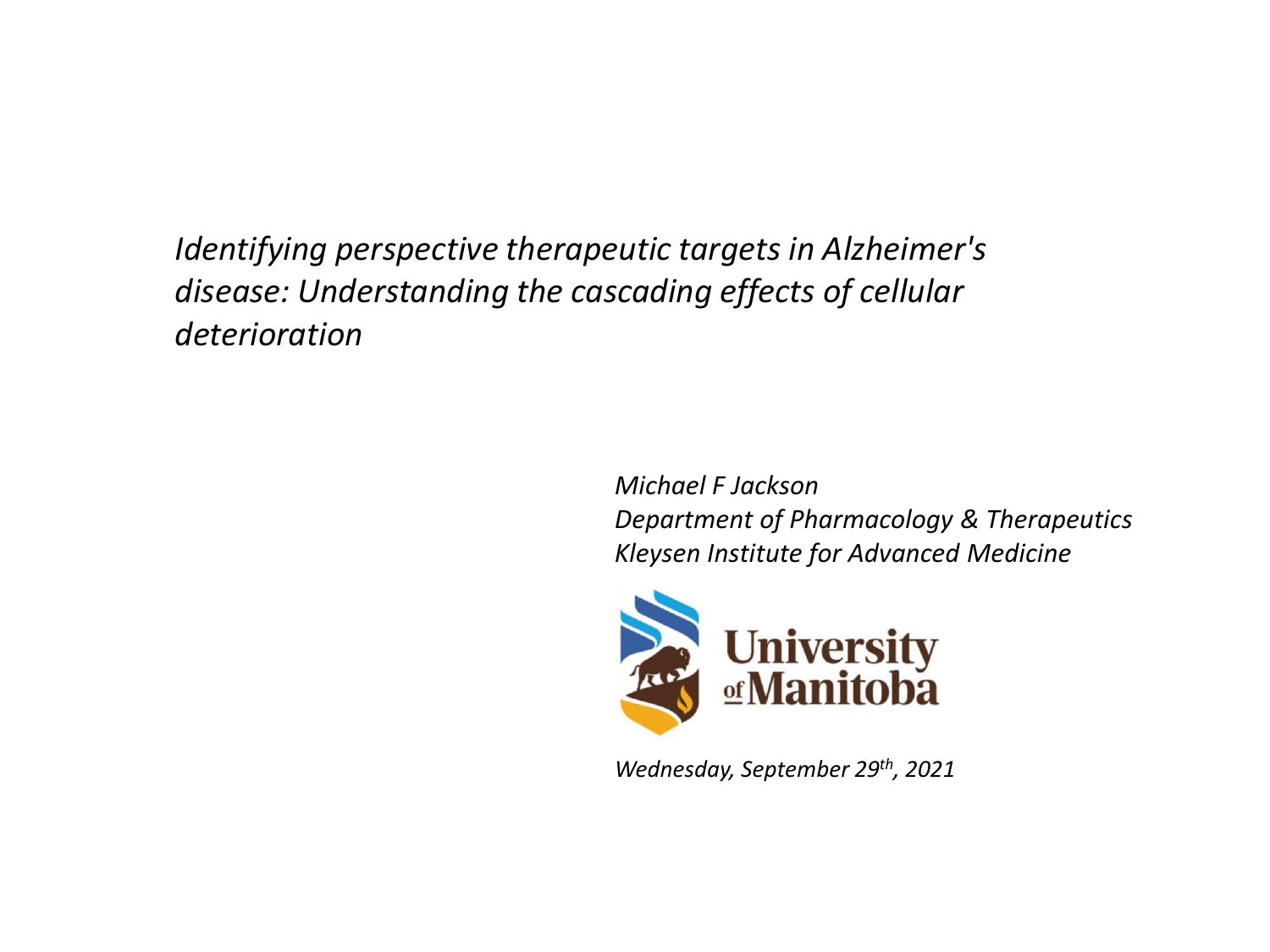Acknowledgements

Société **Alzheimer** Society CANADA

#### Dr. Tiina Kauppinen



*Cell signalling cascades that direct microglial activation outcome in AD*

Jackson lab:

- Natalie Lavine
- Chetan Patil
- Christian Humphreys
- Albert Yeung (MSc/MD)
- Deepthi Thomas

Kauppinen lab:

- Shubham Tanwar
- Triston Eastman

Joint members:

- Dr. Dali Zhang (Research Associate)
- Alana Lamont (MSc)
- Olya Myhalatyuk (MSc)
- Prajwal Raghunatha (MSc)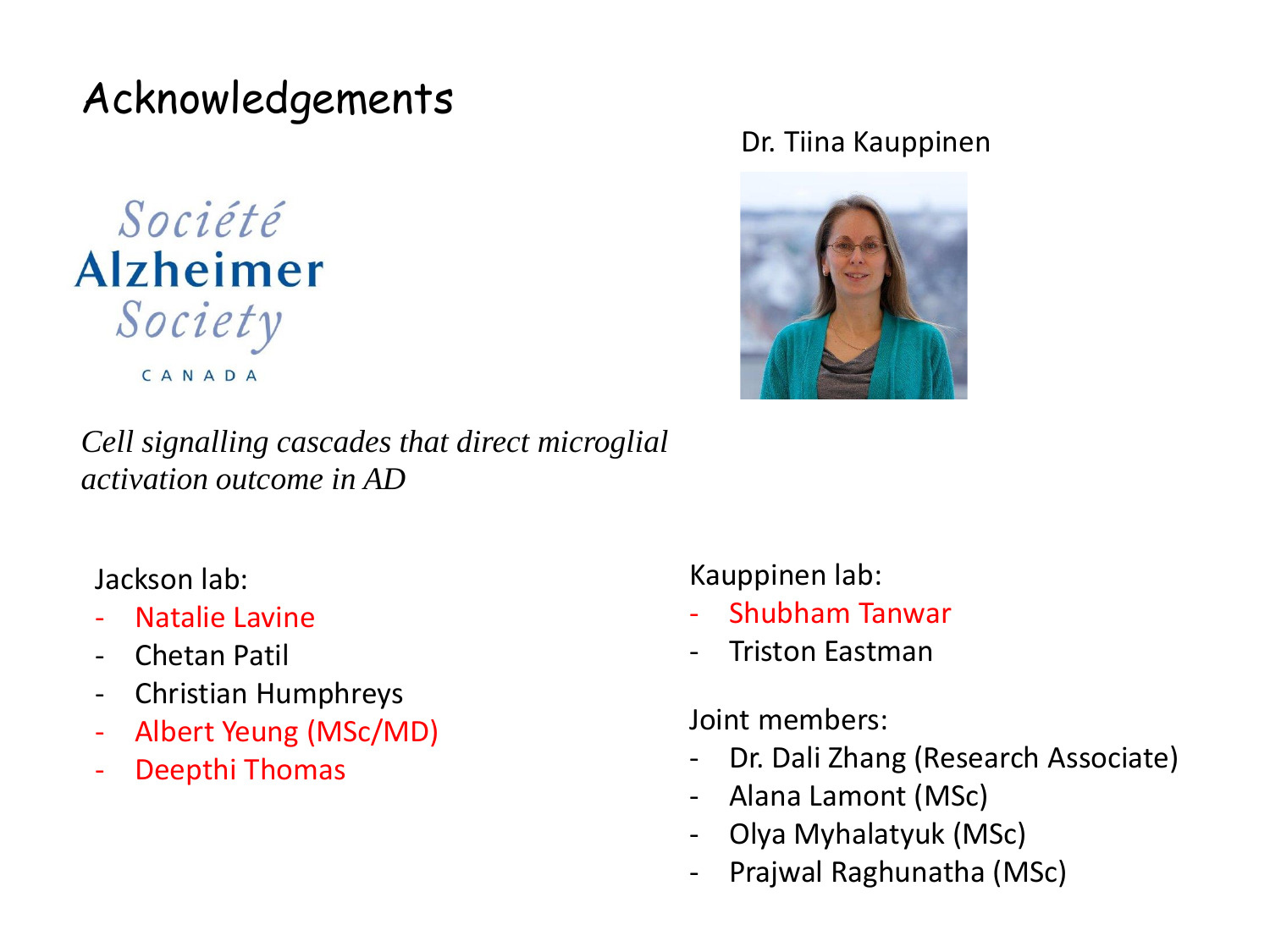## Alzheimer's disease (AD)

• Most common neurodegenerative disease with over 20 million cases worldwide



**alarming facts** 1) increasing prevalence with aging population

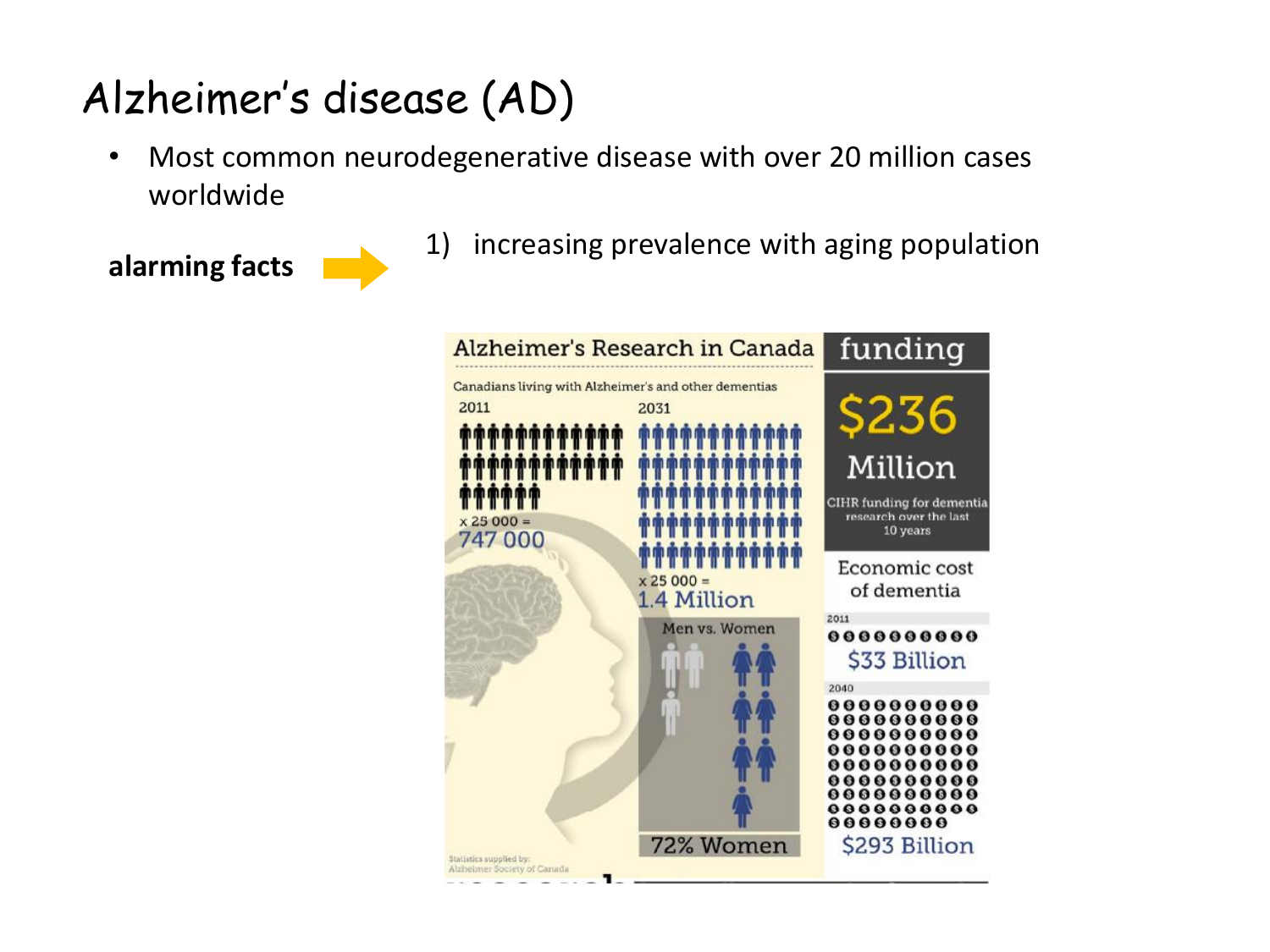# Alzheimer's disease (AD)

• Most common neurodegenerative disease with over 20 million cases worldwide



- **alarming facts** 1) increasing prevalence with aging population<br>2) no treatment is able to alter the course of di
	- 2) no treatment is able to alter the course of disease

Drugs currently approved

NMDA receptor antagonist

- Ebixa (Memantine)

Cholinesterase Inhibitors

- Aricept (Donepezil )
- Exelon (Rivastigmine)
- Reminyl (Galantamine)

of modest benefit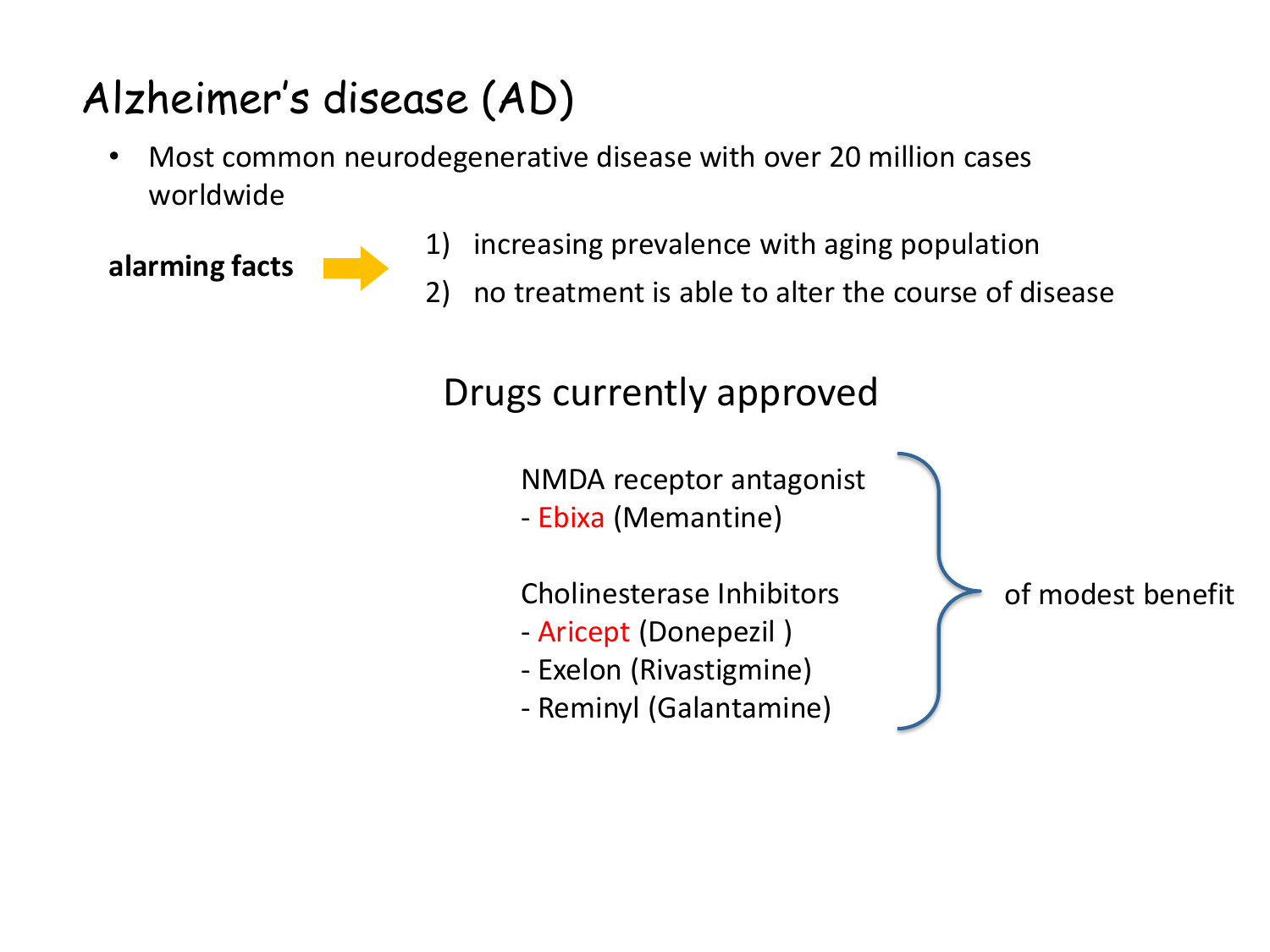#### Alzheimer's disease is a progressive degenerative disease



treatments able to delay symptom onset by as little as one year could reduce the global prevalence of disease by ~9 million cases over 40 years

*Brookmeyer et al Alzheimer's & Dementia (2007)*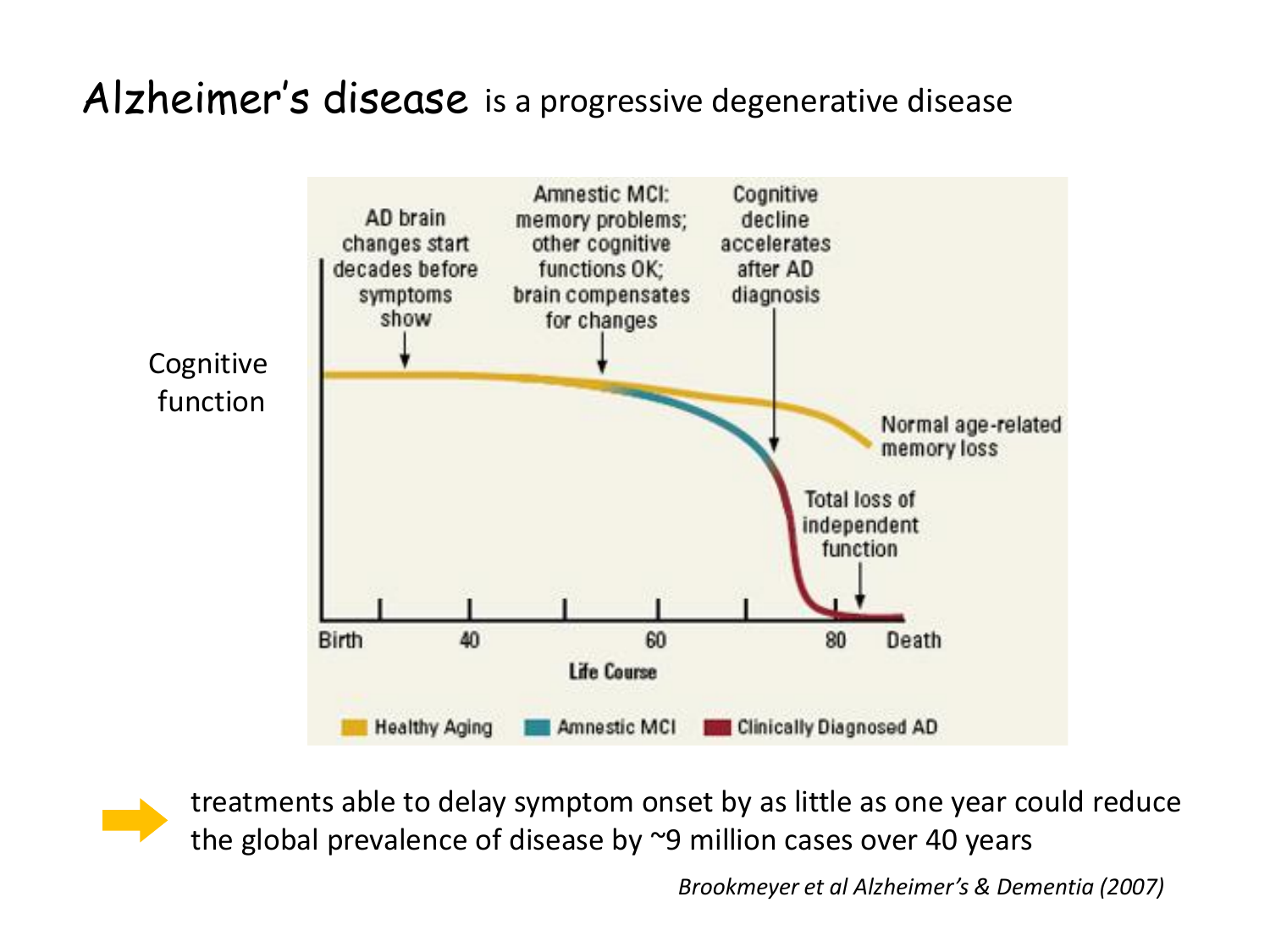Research goal: to identify molecular mechanisms that cause disease as potential targets for development of novel therapeutics

*what do we know about Alzheimer's pathology?*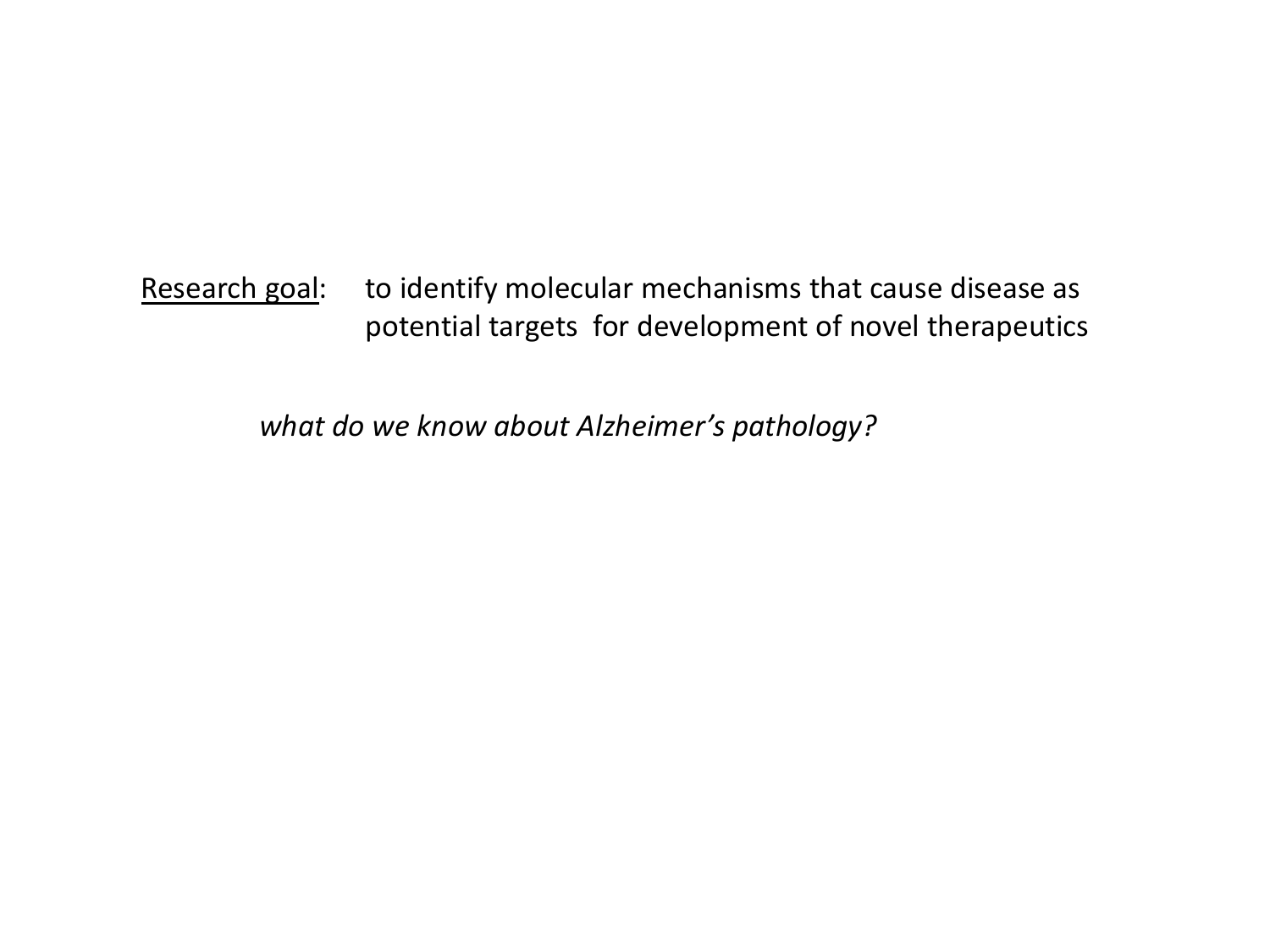## Alzheimer's disease: pathology hallmarks

Alois Alzheimer (1907)



isolated from plaques (1985)



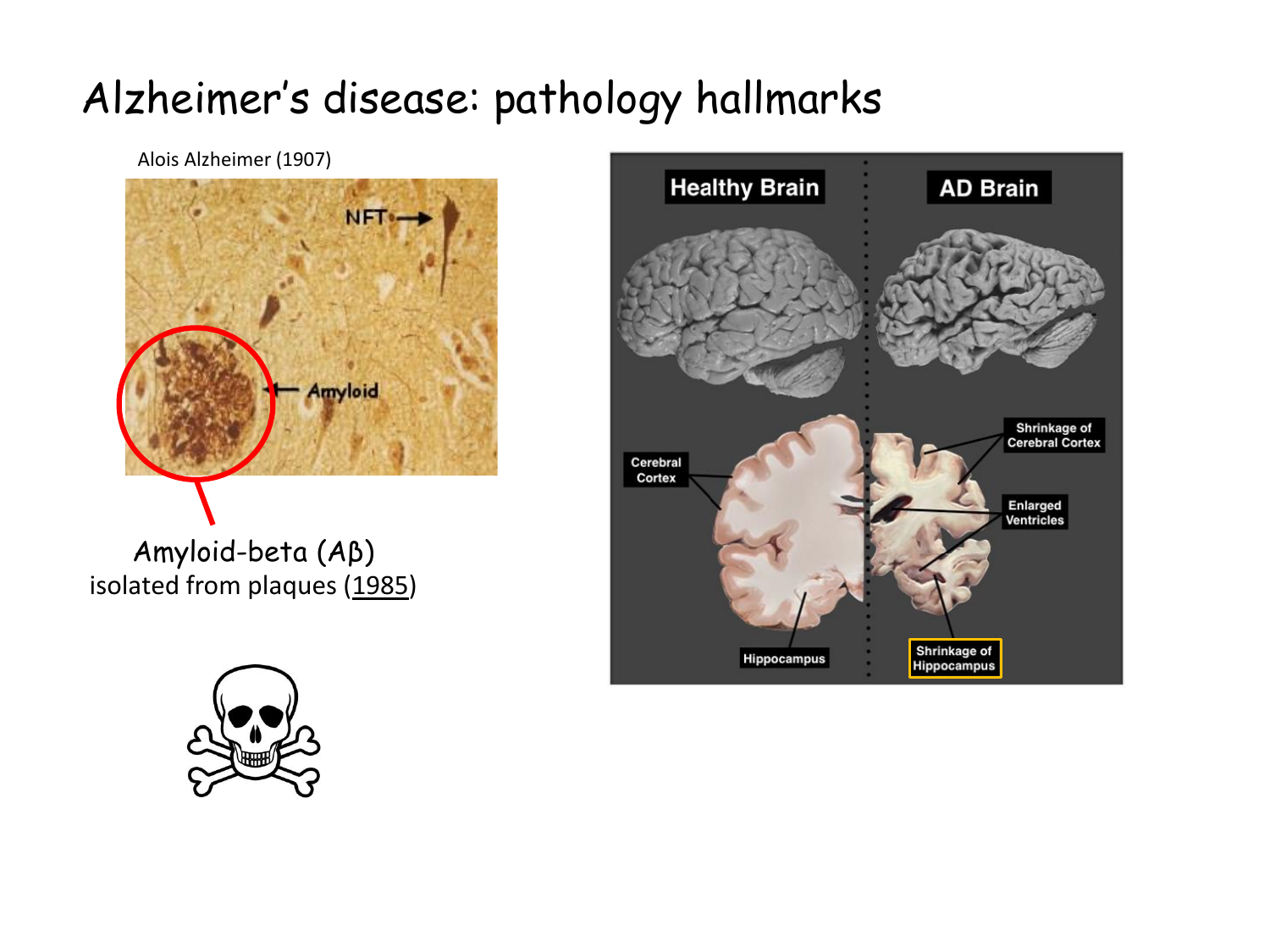## Alzheimer's disease: pathology hallmarks

**Synapi** 

Alois Alzheimer (1907) NFT<sub>\*</sub> **Amyloid** Amyloid-beta (Aβ)

isolated from plaques (1985)

Aβ is synaptotoxic *(especially soluble oligomers)*

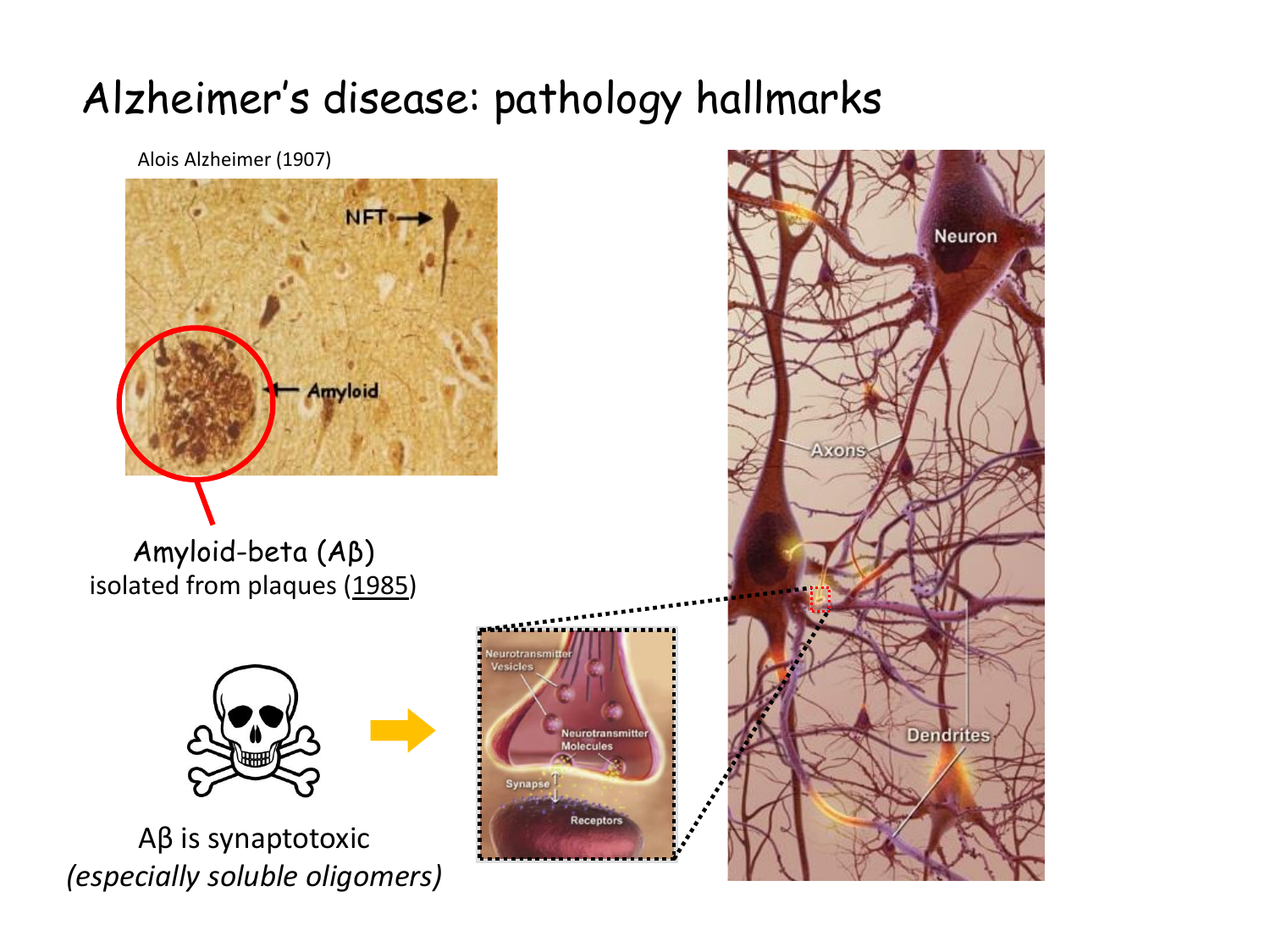## Hippocampus and neuroplasticity

- ➢ important in humans for episodic memory (what-when-and-where) and in rodents for recognition memory
- $\triangleright$  one of the first areas to degenerate in Alzheimer's
- ➢ *important area for studying neuroplasticity*

*Neuroplasticity: refers to the brains ability to adapt*

- basis learning and memory
- due to increased strength of communication between neurons



rodent hippocampal brain slice preparation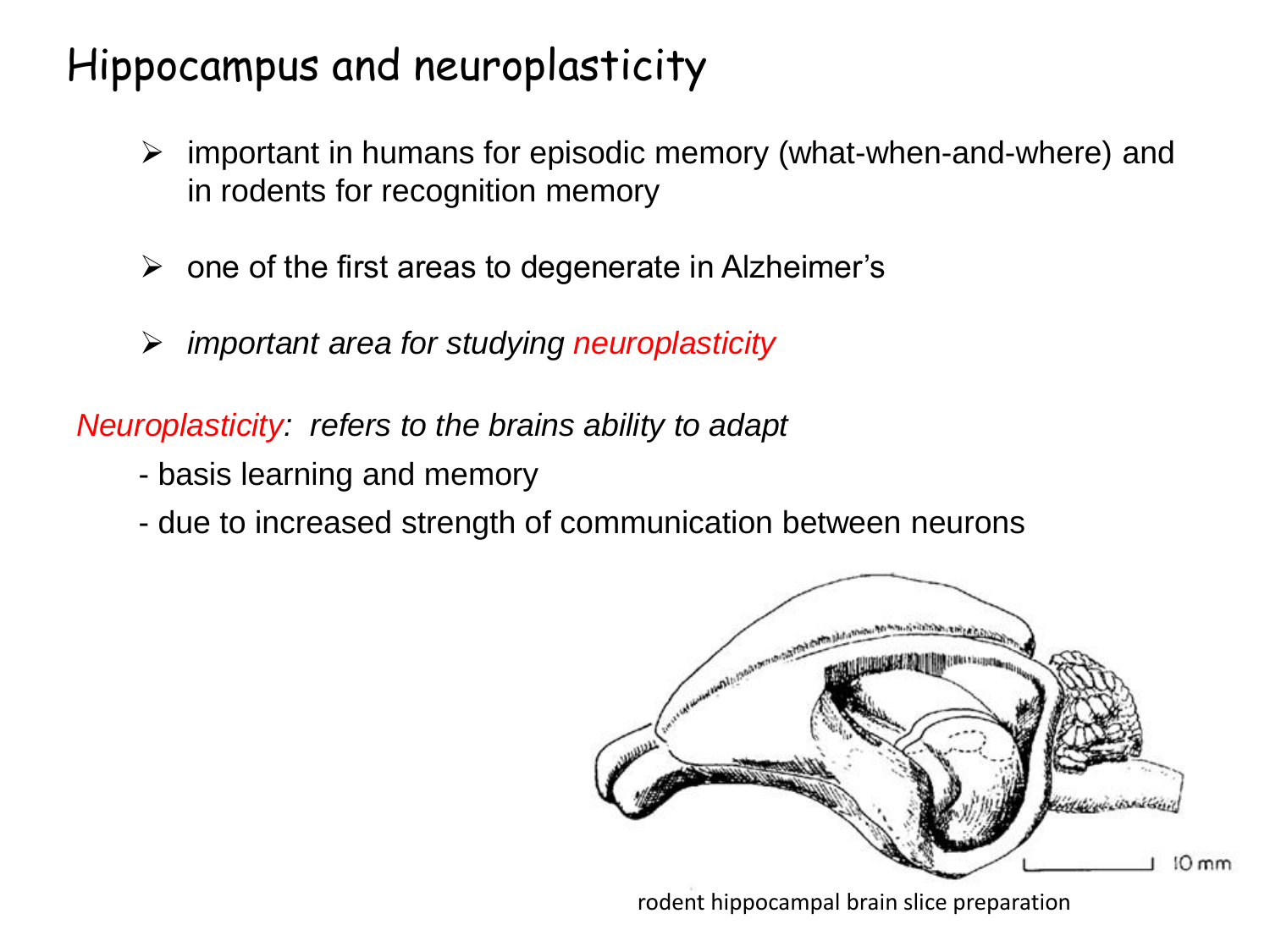## Hippocampus and neuroplasticity

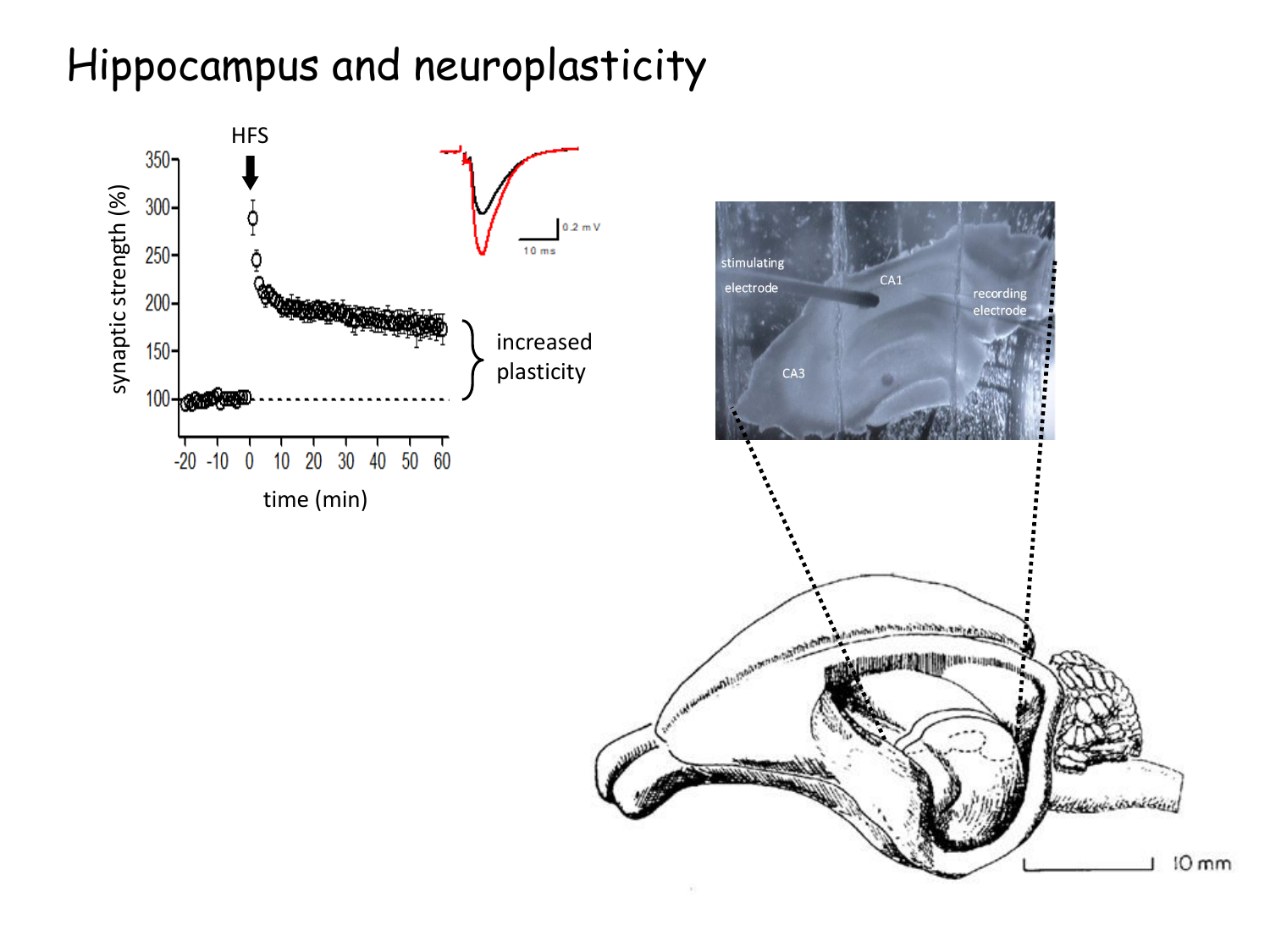## Hippocampus and neuroplasticity

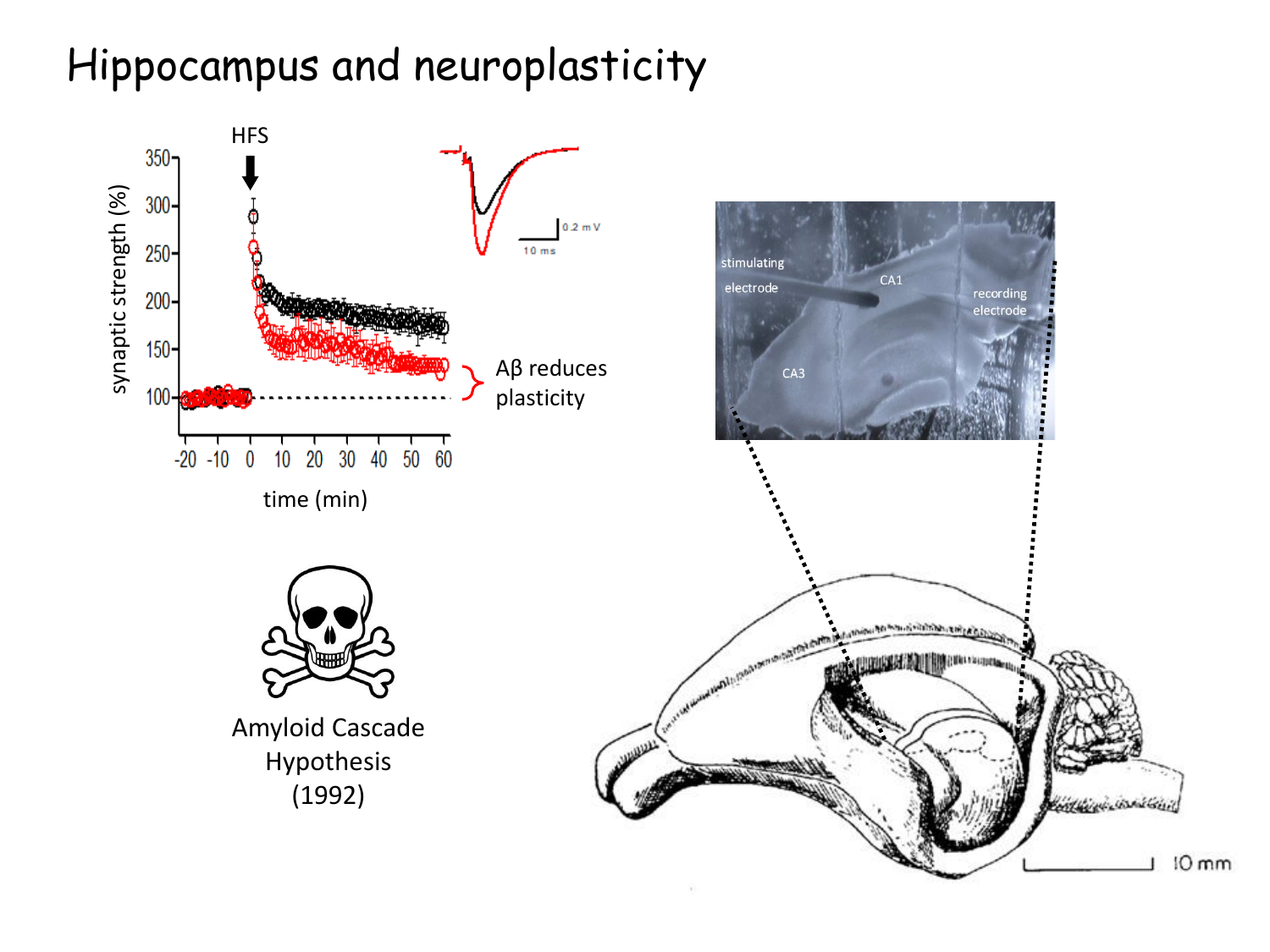## Aβ targeted therapies in AD clinical trials





All approaches targeting Aβ production or clearance have failed clinical trials



Most common reason for Phase III failure is lack of efficacy and toxicity



Identifying new therapeutic targets is of paramount importance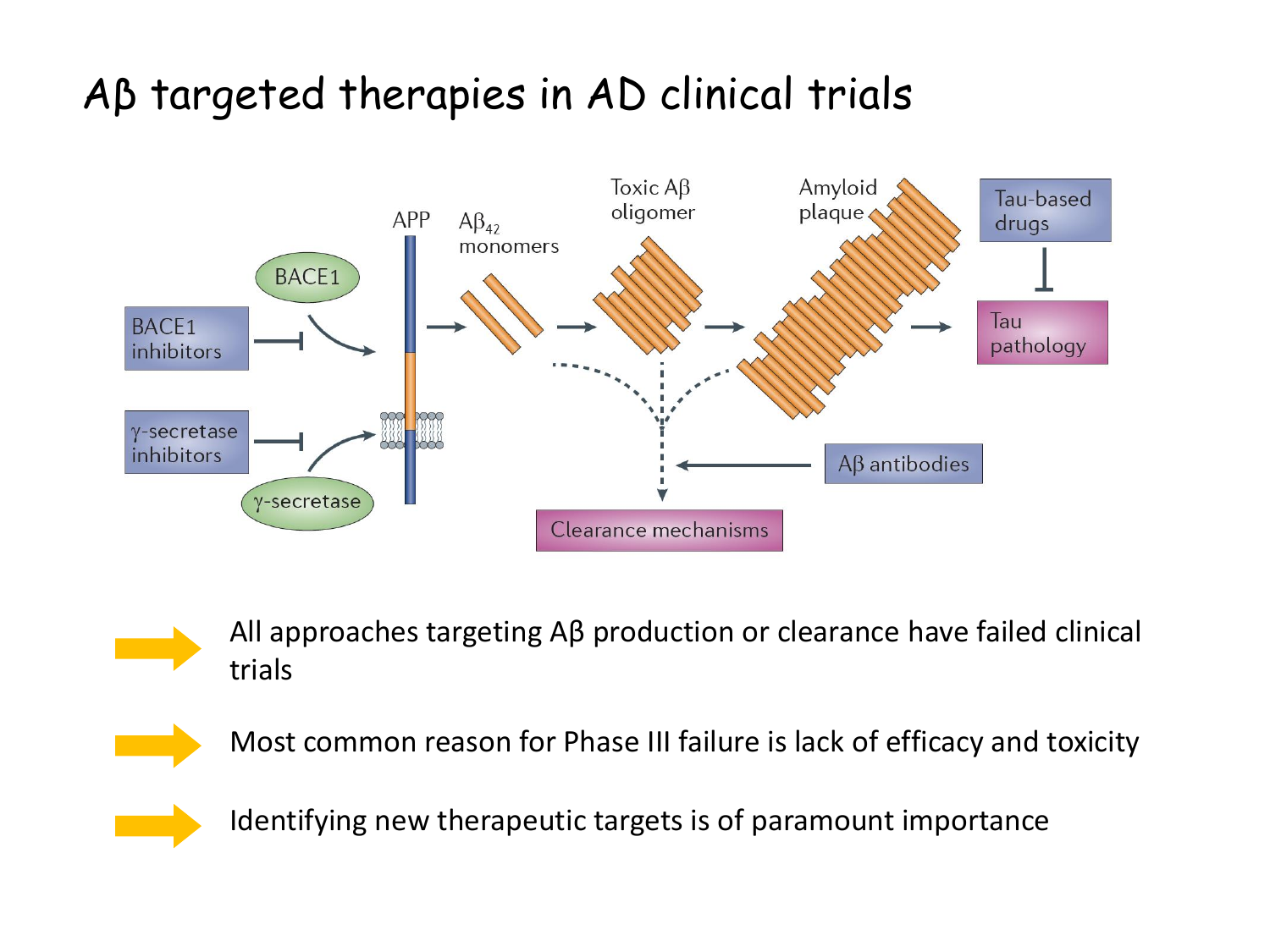### Neuroinflammation theory of AD

- ➢ Reduced risk of AD in patients on long-term anti-inflammatory medication (NSAIDs)
- ➢ Genetics studies (GWAS) have identified gene variants in AD patients:

1) linked to dysfunction of *microglia* the immune cells of the brain

*and* 

2) associated with a major increased in the risk of developing lateonset AD (LOAD)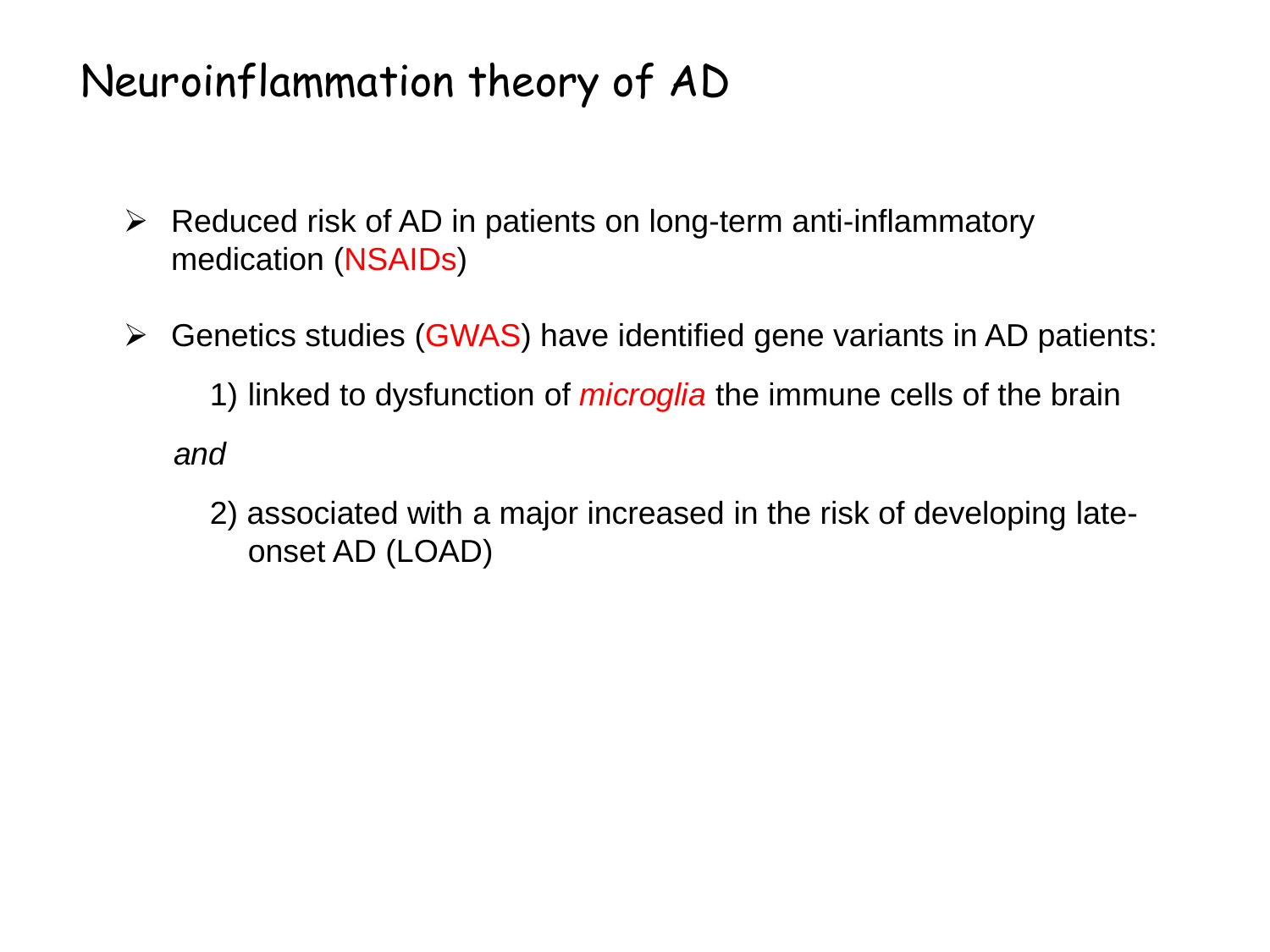## Neuroinflammation theory of AD



In AD: the beneficial roles of microglia are corrupted leading chronic neuroinflammation

How can we reduce chronic inflammation in AD?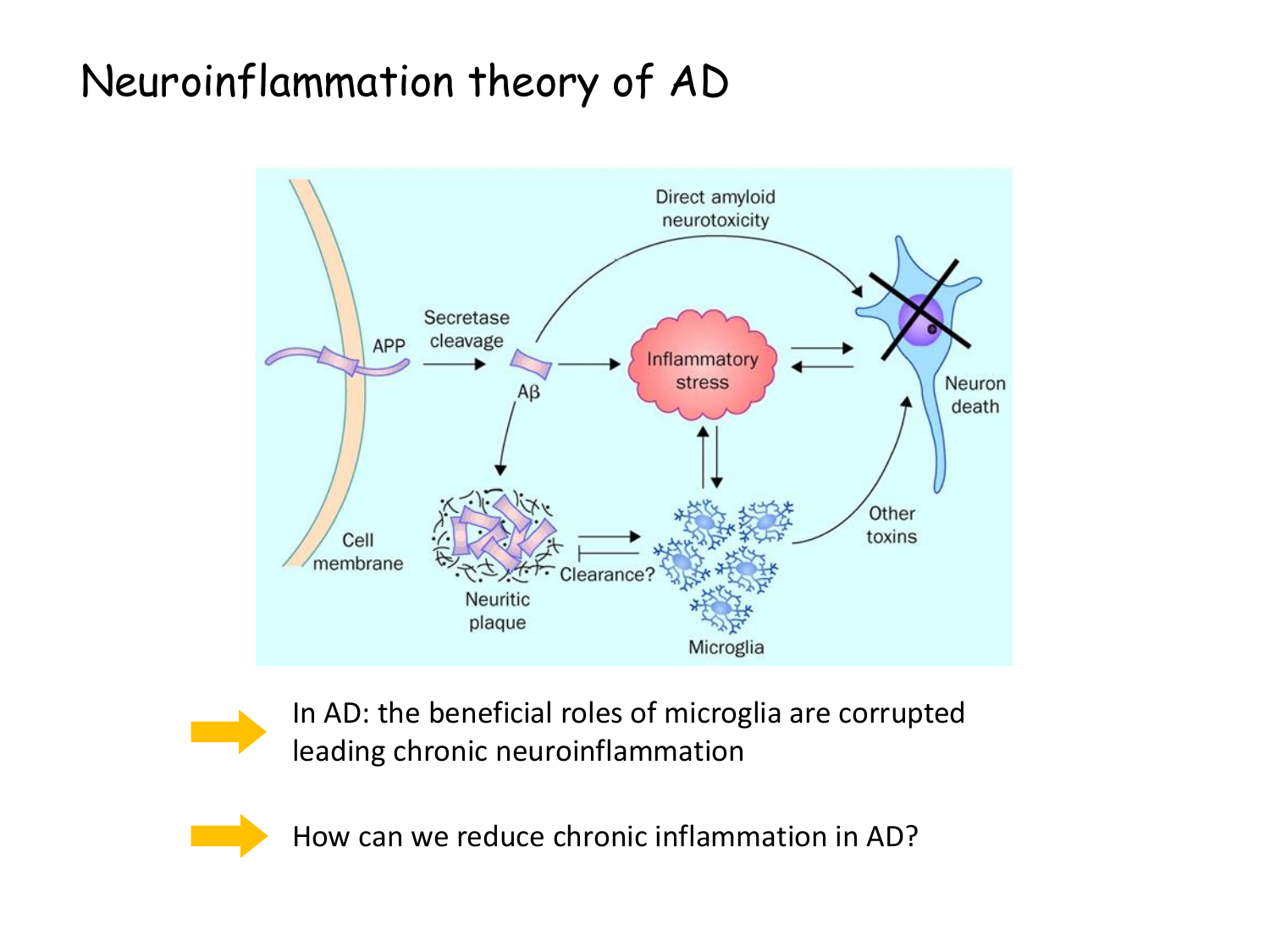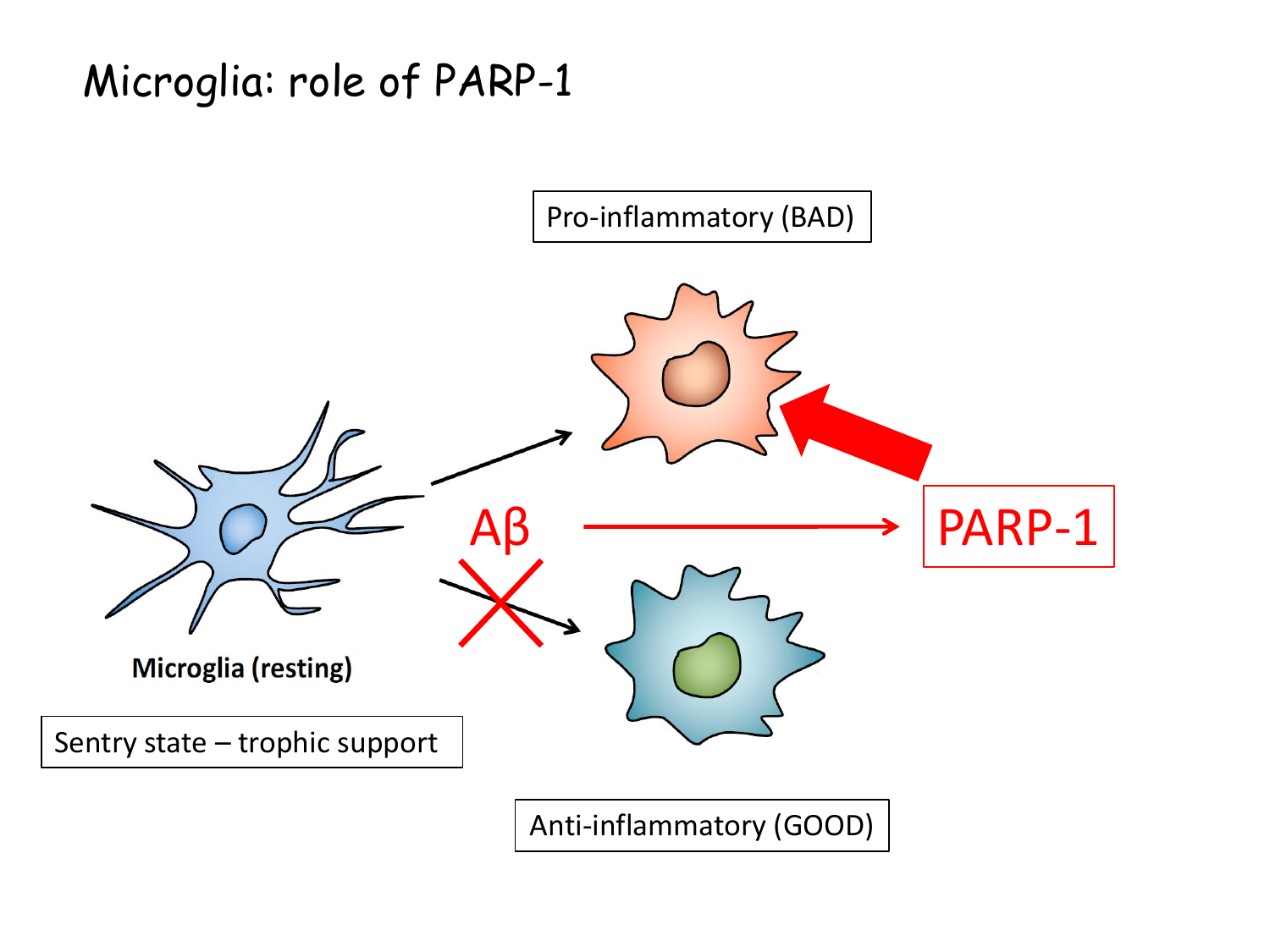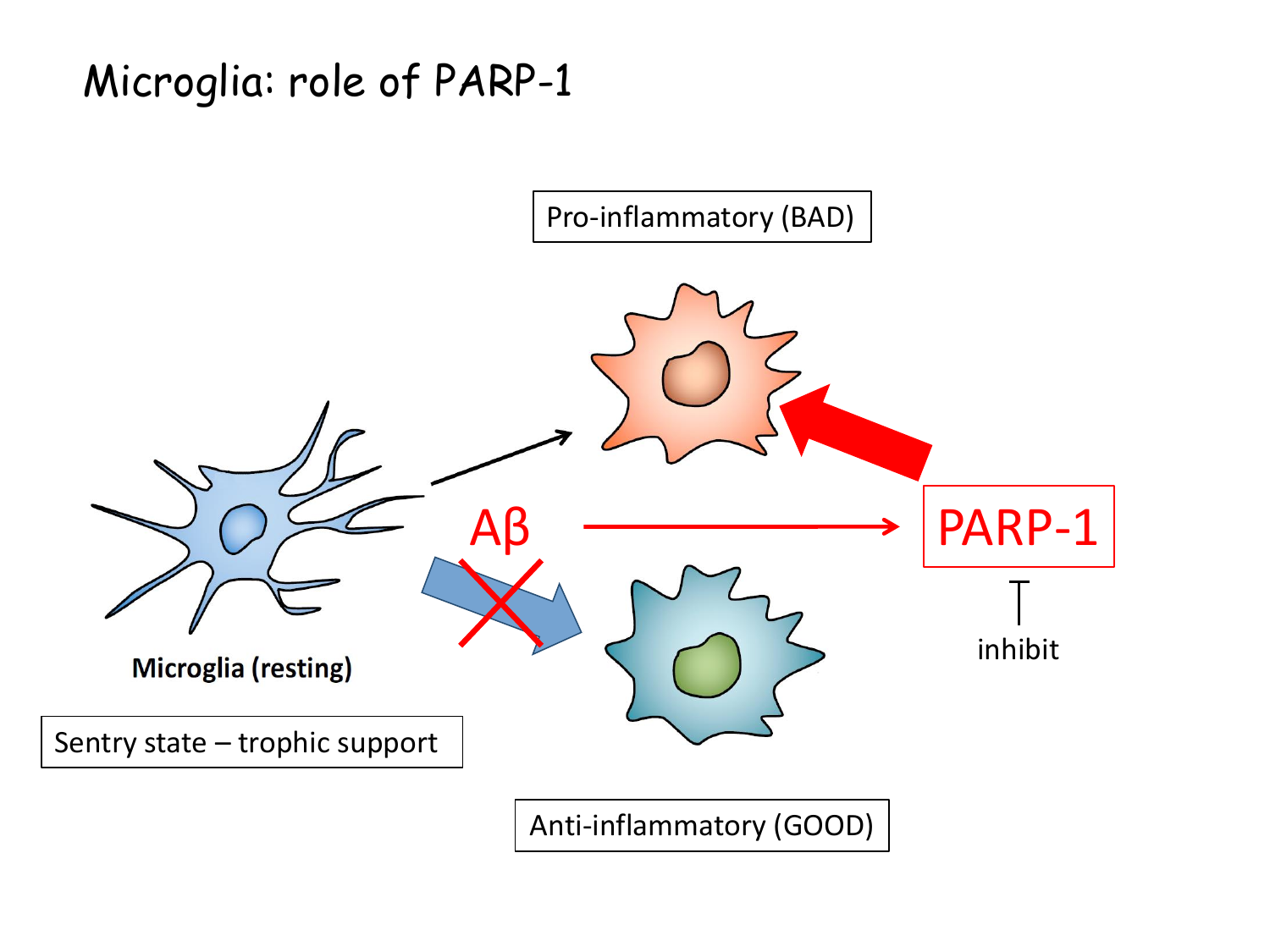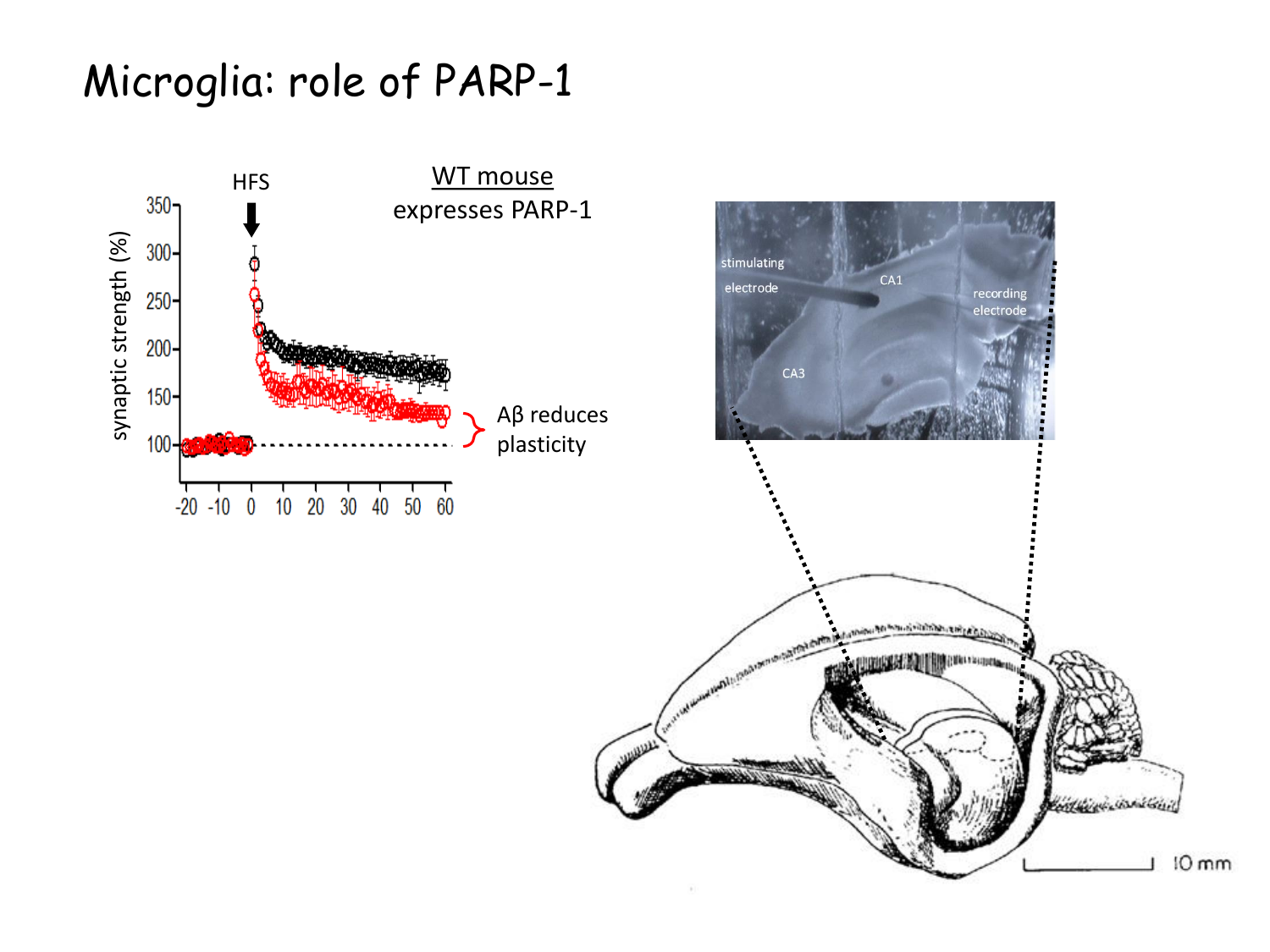

Anti-inflammatory (GOOD)